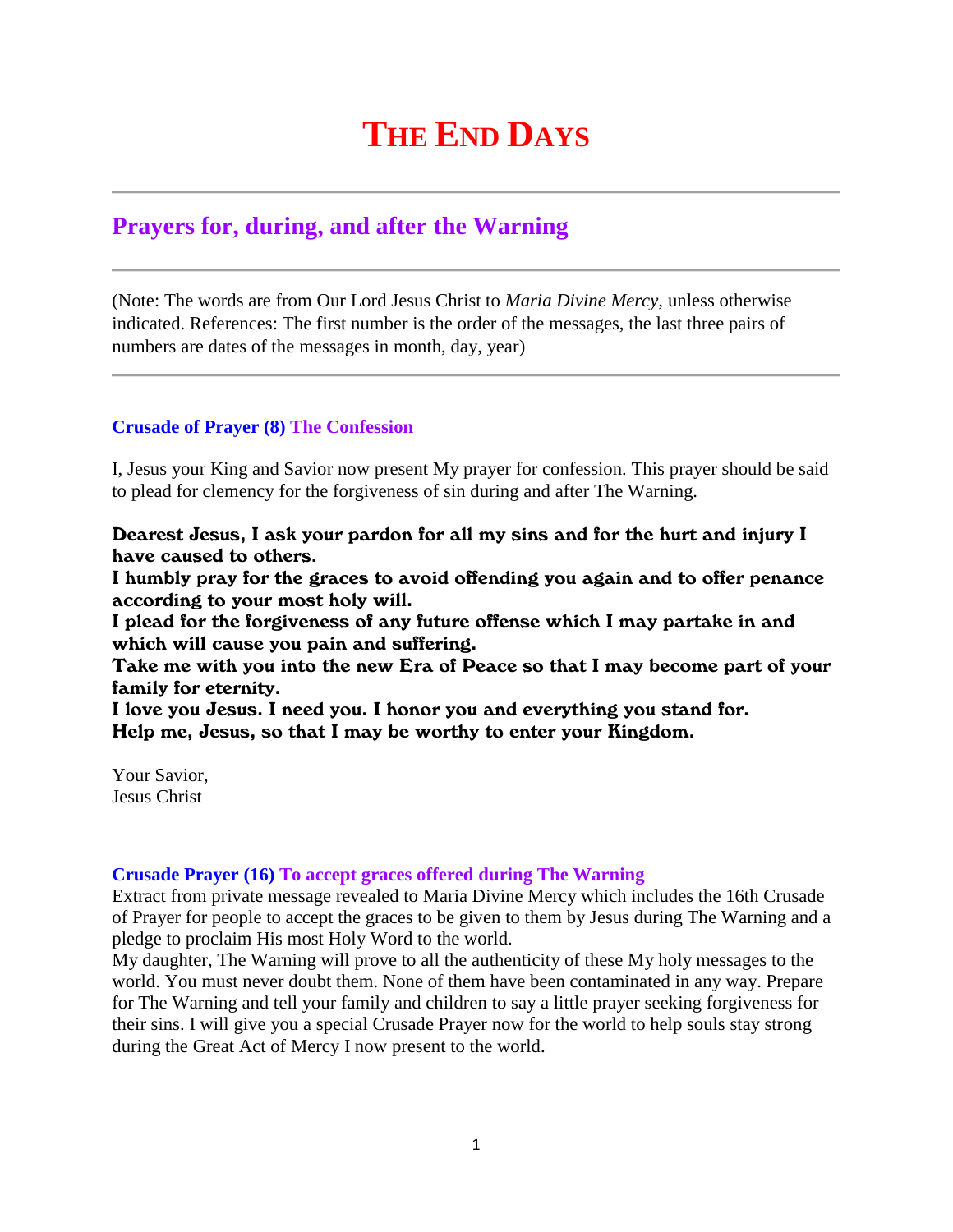Oh, My Jesus, keep me strong during this trial of your Great Mercy. Give me the graces needed to become little in your eyes. Open My eyes to the truth of your promise of Eternal Salvation. Forgive me my sins and show me your love and hand of friendship. Embrace me into the arms of the Holy Family so that we can all become one again.

I love you, Jesus, and promise from this day forth that I will proclaim your Holy Word without fear in my heart and with purity of soul forever and ever. Amen.

Never fear this great act of My Mercy which must take place or nations would destroy each other. Most of mankind will convert but the battle for souls will now intensify.

Your beloved Jesus, Redeemer of all Mankind.

#### **Pray this Crusade Prayer (55) To Prepare for the Warning**

O my Dear Jesus, Please open the hearts Of all God's children To the gift of your Great Mercy

Help them to accept Your Divine Mercy With love and gratitude. Enable them to become humble before You, And beg for the forgiveness of their sins, So that they can become part of Your Glorious Kingdom. Amen

#### **Crusade Prayer (60) Prayer for conversion of families during The Warning**

O dear Sweet Jesus, I beg for Mercy for the souls of my family (name them here) I offer you my sufferings, my trials, and my prayers to save Their souls from the spirit of darkness. Let not one of these Your children denounce You or Reject Your Hand of Mercy.

Open their hearts to entwine with Your Sacred Heart, So that they can seek the forgiveness necessary to save them From the fires of Hell. Give them the chance to make amends, So that they can be converted with the Rays of Your Divine Mercy. Amen